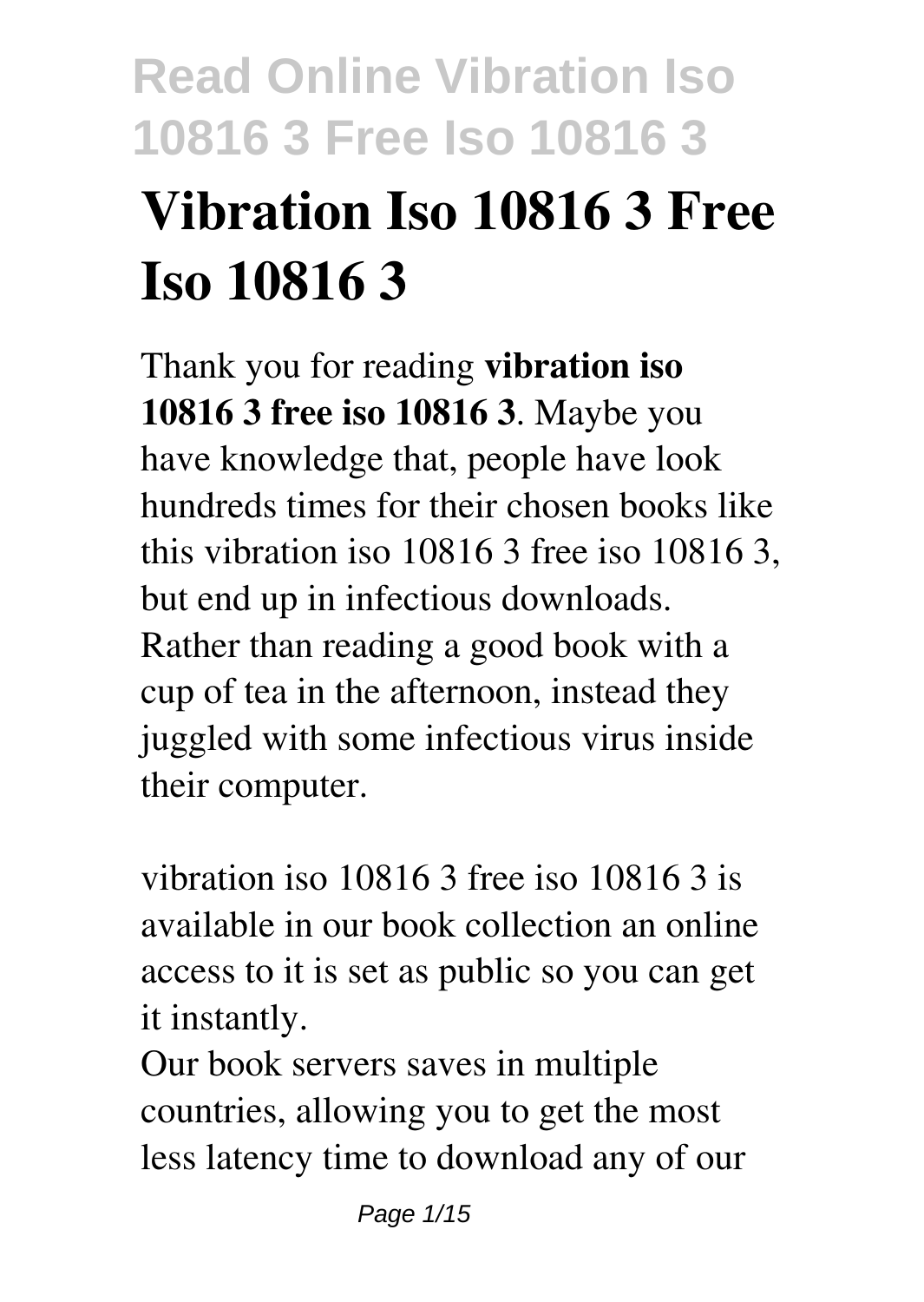books like this one.

Merely said, the vibration iso 10816 3 free iso 10816 3 is universally compatible with any devices to read

*Vibration Analysis for beginners 3 (vibration limits, types of measurements, acceleration sensor) iso 10816-3* Accredited ISO Category I Vibration Analyst Training \u0026 Certification How to interpret ISO 10816-1 with the Fluke 805FC Vibration Meter How to Measure Vibration with the Fluke 810 Vibration Tester Motionics Single-Channel Vibration Tester **Free Vibrations TM160 Series - TecQuipment** Low Frequency Vibration (LFV) in Simulator - D.I.Y. - LFV em simulação *Fluke 805 and 810 Vibration Introduction - Transcat* Understanding Vibration Screening with Fluke 805: How to Trend and Intepret Results *Part 3-Représentation de la* Page 2/15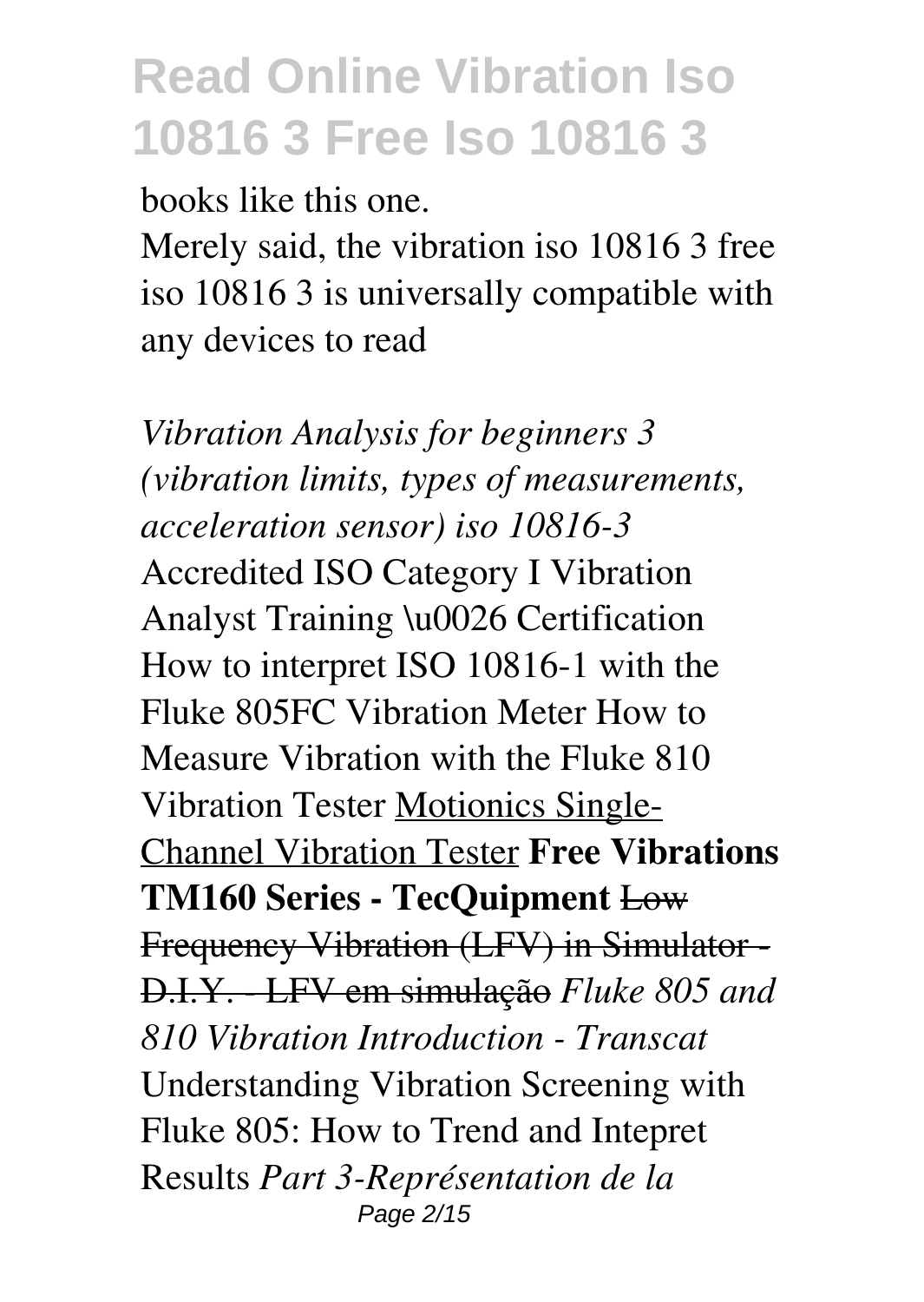*Norme ISO 10816 Part 2-Présentation de la Norme ISO 10816* Vibrate Fluke 810 Vibration Tester w/Chuck Gunn **Vibration Analysis - Part 1 (Introduction)** Vibration Analysis for beginners 2 (how to start your Predictive Maintenance) *Vibration Testing Tutorial* Easy balancing with vibration meter and mobile app Application Vibration Meter PCE-VM 25 Instrumentos de medición [Analizador de vibraciones] Digital Vibration Tester TV260 at Obsnap Instruments Forced Vibrations TM1016 - TecQuipment Part 1-Présentation de la Norme ISO 10816 Mechanical dynamics (Mechanical vibrations): vidéo 3 2 Introduction part2 Webinar - How Machine Vibration Signatures Help to Detect Early Failures How to become an expert in Vibration Analysis **SAIEE RMS | An Introduction to Rotor Dynamics in Induction Motor Driven Systems** 6-How Page 3/15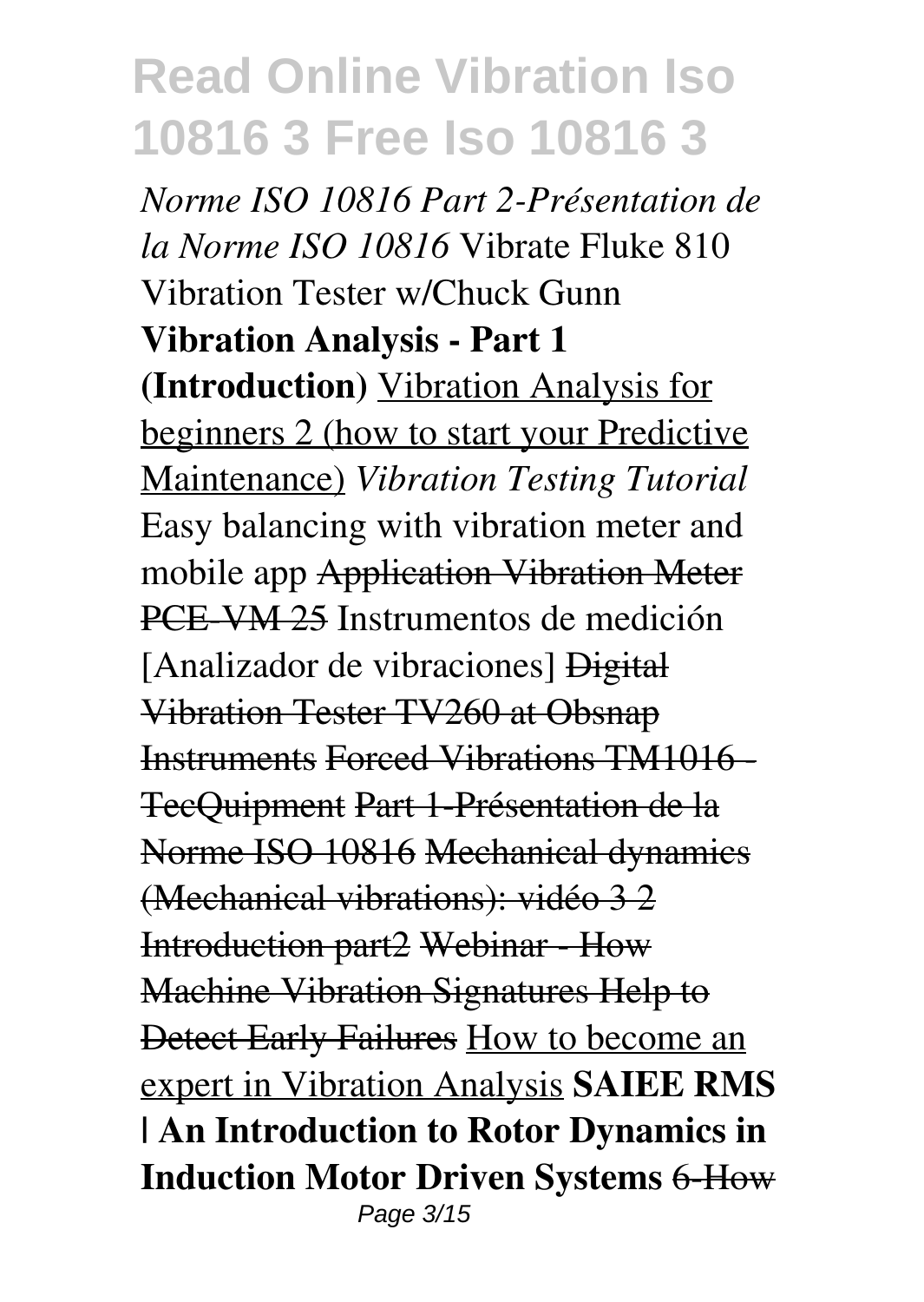-Plant-Wellness-Way-Gets-Companies-to-World-Class-Reliability-Fast.wmv Webinar - Döner Ekipmanlarda Vibrasyon Ölçümü ve Faydalar? *Vibration Iso 10816 3 Free*

ISO 10816-3was prepared by Technical Committee ISO/TC 108, Mechanical vibration, shock and condition monitoring, Subcommittee SC 2, Measurement and evaluation of mechanical vibration and shock as applied to machines, vehicles and structures. This second edition cancels and replaces the first edition (ISO 10816-3:1998).

#### *ISO 10816-3:2009(en), Mechanical vibration ? Evaluation of ...*

Limit Vibration Values There are some limit vibration values which can be considered as values indicating a worsening machine condition. We can set up the limits according to some experience Page 4/15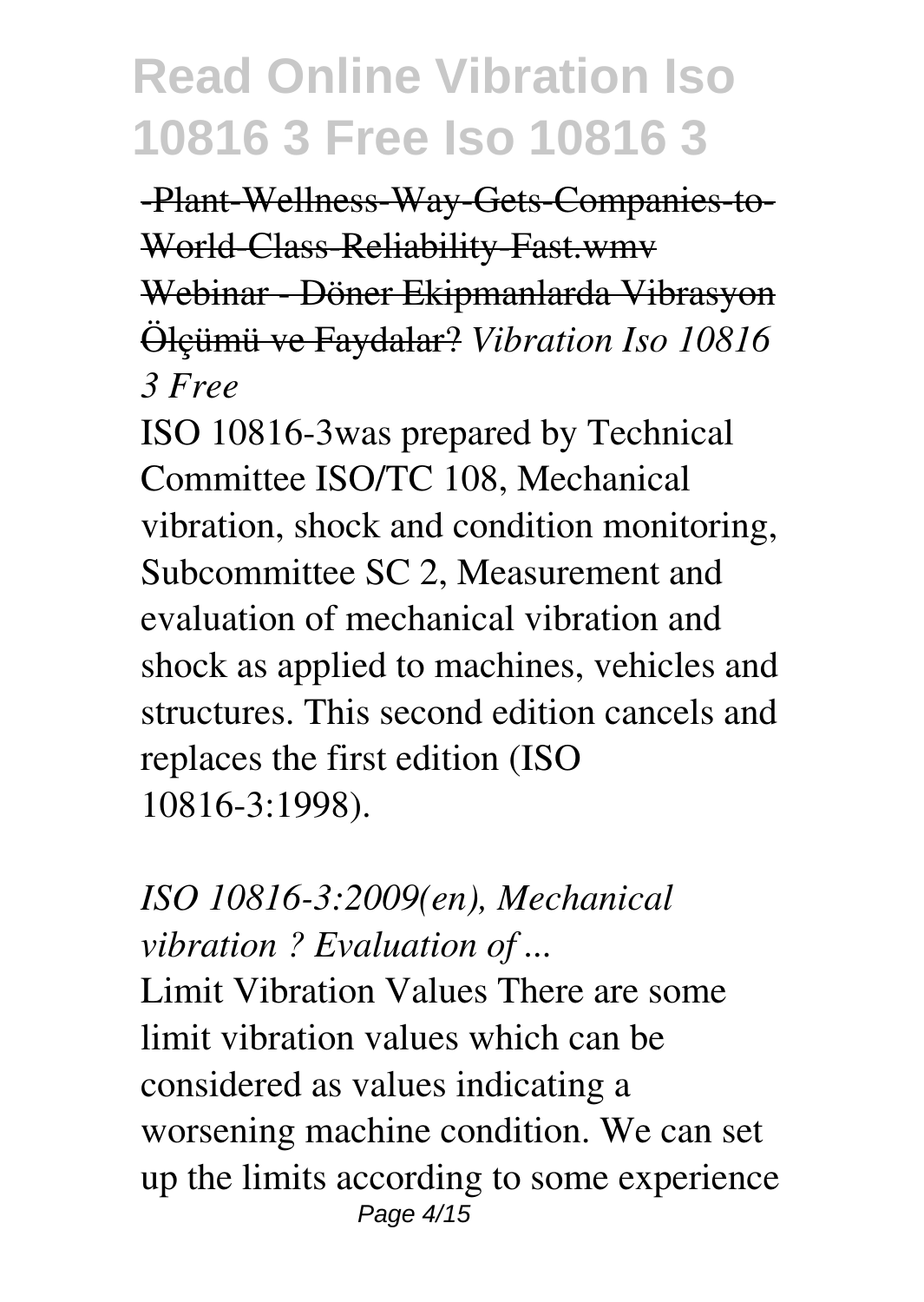with certain machines and there are also for example ISO 10816-3 standards for those limit values. Low Frequency Vibrations All mechanical faults which are related to the speed of the machine such as unbalance, misalignment and mechanical looseness are considered as low frequency vibrations.

*Vibration Standard Iso 10816-3 - beachmj* The input data of the two channels are buffered in the MAIN routine with a source function block. Accordingly, a twodimensional array with the size [cChannels, cBufferLength] is established. According to DIN ISO 10816-3, frequency range of 10 Hz to 1000 Hz should be evaluated for a rotational speed of more than 600 min-1. The frequency resolution of the frequency analysis (calculated internally in the IntegratedRMS function block) should therefore be well below 10 Page 5/15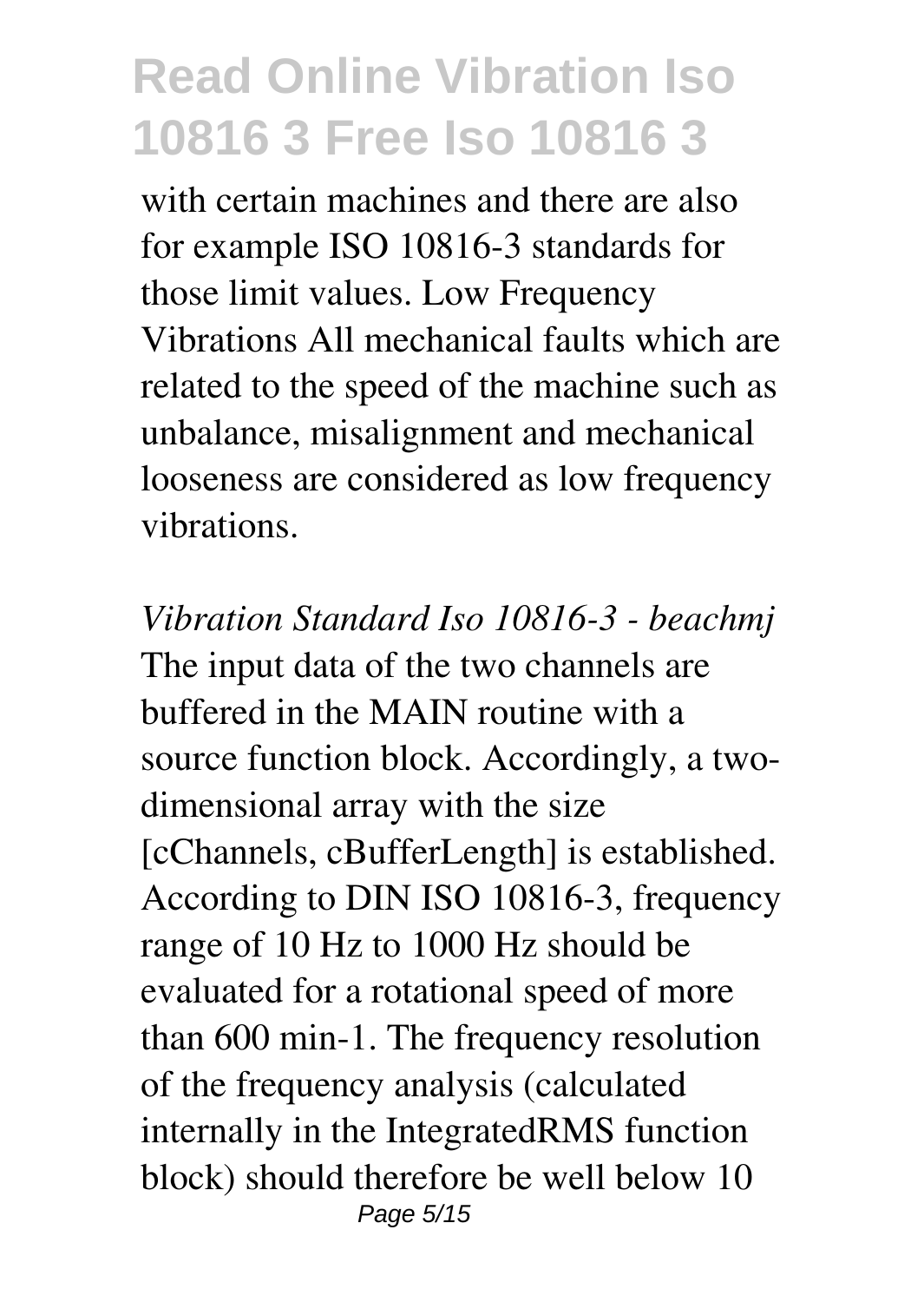#### *Vibration assessment according to ISO 10816-3*

ISO 10816-3 point to another standard normally that defines the specs of the measurement (ISO 2954 or updated), it is normally not broad band like that or at least not OA, the normal spec is "broad band" but filtered 10-1000Hz and the filter spec is brand new in the latest 10 years and are now defined in a way that it is actually possible to follow the previous was the same from the 50's I think however for machines less than 600RPM lower limit should be 2Hz .

#### *ISO 10816-3 Vibration severity chart - Vibration Analysis ...* ISO 10816 establishes the general conditions and procedures for

measurement and evaluation of vibrations Page 6/15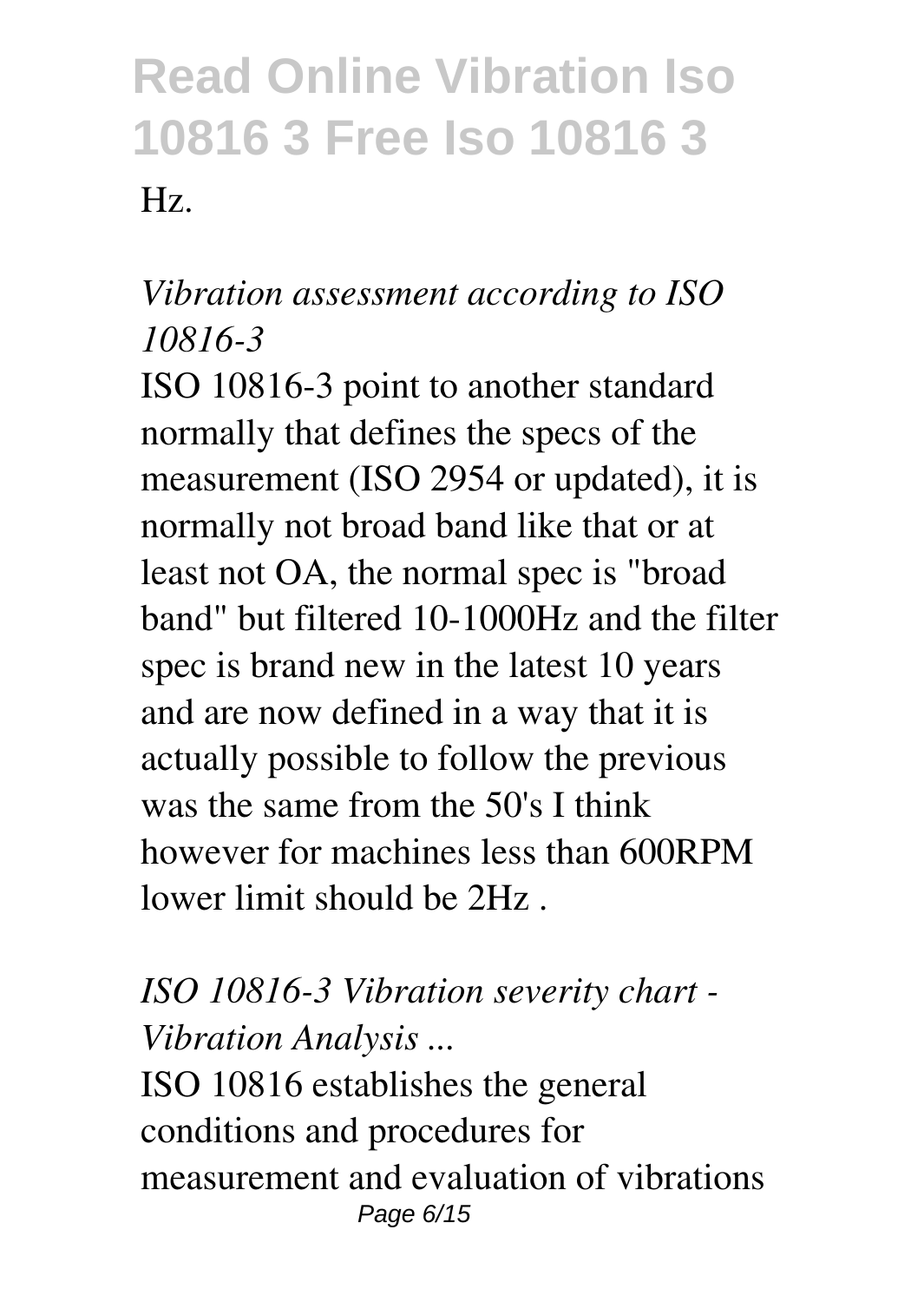from the non-rotating parts of machines. Standards provide guidance for machines operating in the 10 to 200 Hz (600 to 12,000 RPM) frequency range. Examples of these types of machines are small, direct-coupled, electric motors and pumps, production motors, medium motors, generators, steam and gas turbines, turbocompressors, turbo-pumps and fans.

#### *ISO 10816 Standards: Vibration Monitoring Non Rotating ...*

ISO 10816-3:2009 gives criteria for assessing vibration . ISO 10816-7:2009 gives . evaluation of .iso 10816 - pdf free download - edoc.siteiso.... download free of charge. ... part of ISO 18436 shall be classified in one of four categories (4.2 to 4.5). ... ISO 10816-3, Mechanical vibration Evaluation of.. mechanical vibration - evaluation of machine vibration by measurements on non-rotating ... Page 7/15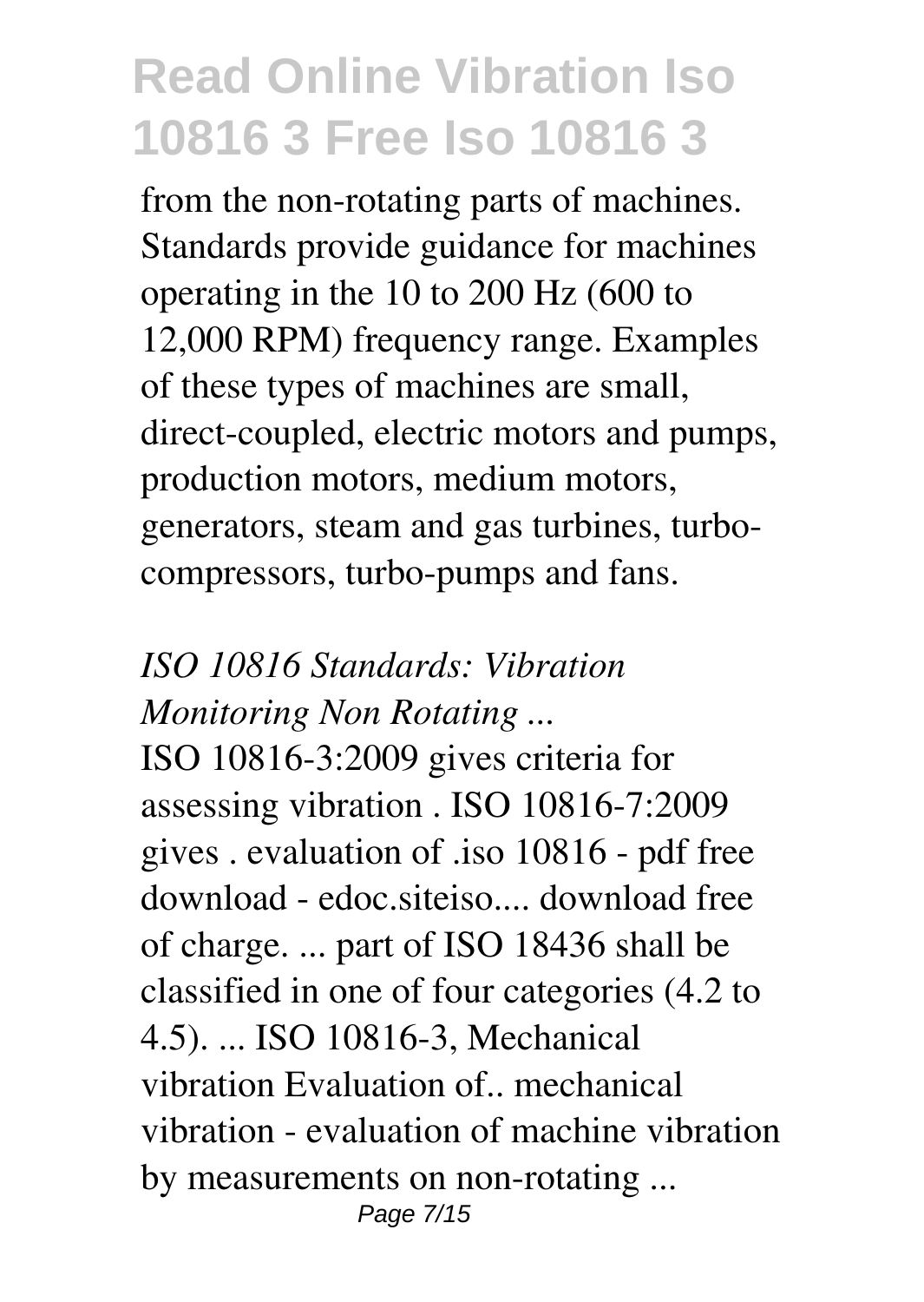#### *Vibration Iso 10816-3 Pdf Free Download Iso 10816-3 - RK ...*

ISO 10816-3:2009 gives criteria for assessing vibration measurements when made in situ. The criteria specified apply to machine sets having a power above 15 kW and operating speeds between 120 r/min and 15 000 r/min.

#### *ISO 10816-3:2009 - Estonian Centre for Standardisation*

ISO Vibration standards today •ISO 10816?Bearing vibration •ISO 7919?Shaft vibration •ISO 20816?New series bearing and shaft vibration. Merge of 10816 and 7919 to 20816. Important for power plants. •ISO 20816 ?2 Land?basedgas turbines, steam turbinesand generators in excess of40 MW, with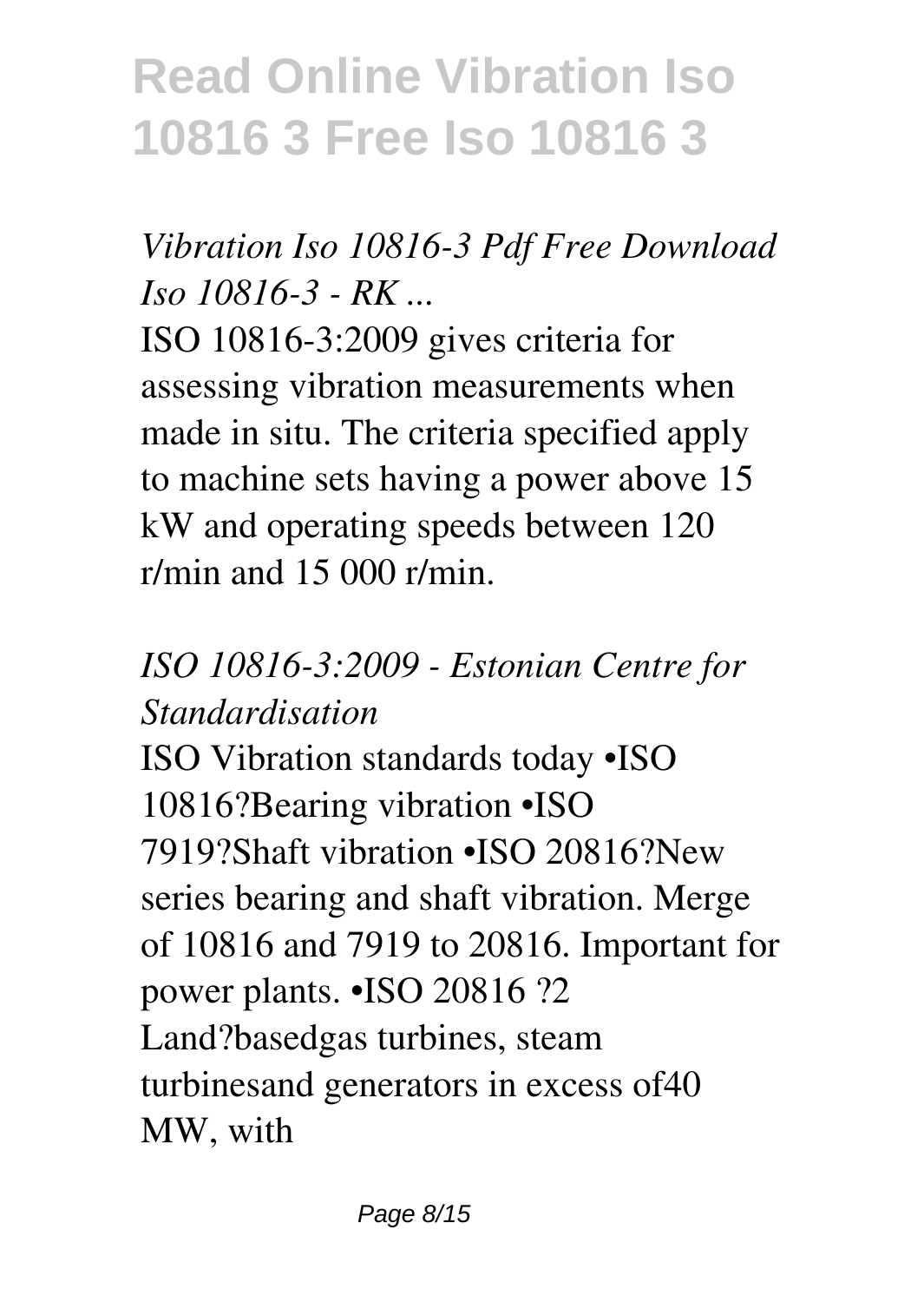*ISO standards for Machine vibration and balancing –Focus ...*

ISO 2372 (10816) Standards provide guidance for evaluating vibration severity in machines operating in the 10 to 200 Hz (600 to 12,000 RPM) frequency range. Examples of these types of machines are small, direct-coupled, electric motors and pumps, production motors, medium motors, generators, steam and gas turbines, turbo-compressors, turbo-pumps and fans.

#### *Iso 10816-1 Vibration Severity Chart [ylyx95dzrqnm]*

The aim of this part of ISO 10816 is to standardize measurements, to assist in their evaluation and to make possible a comparative evaluation of the vibration measured in wind turbines and their components. In the event of evaluation zone boundaries being exceeded, the Page 9/15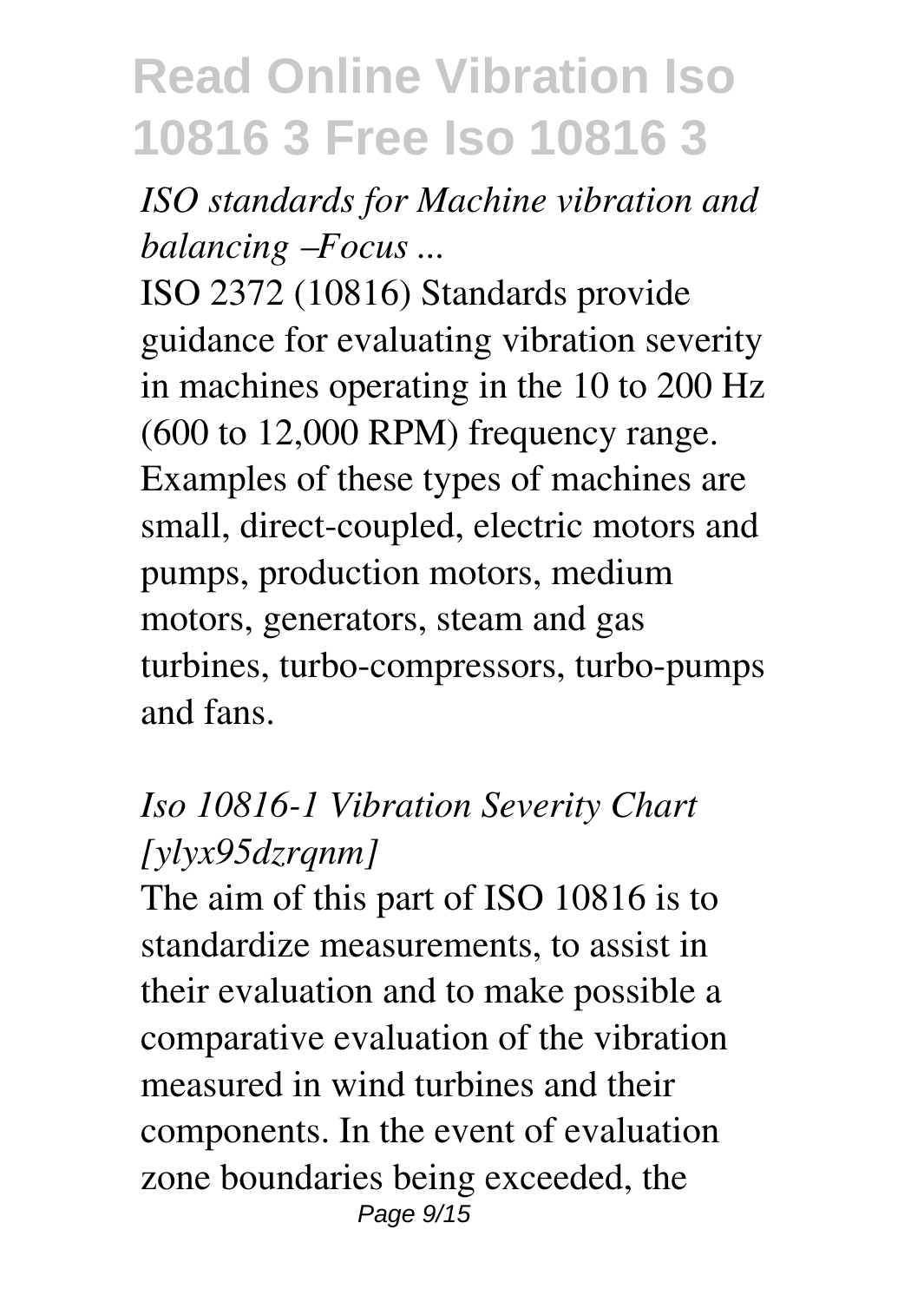results of such measurements should enable conclusions to be drawn regarding possible threats to the corresponding components of the wind turbine or to the installation as a whole, but without identifying the corresponding ...

#### *ISO 10816-21:2015(en), Mechanical vibration ? Evaluation ...*

June 19th, 2018 - ISO 10816 3 2009 Mechanical Vibration Evaluation Of Machine Vibration By Measurements On Non Rotating Parts Part 3 Industrial Machines With Nominal Power Above 15 KW And Nominal Speeds Between 120 R Min And 15 000 R Min When Measured In Situ' 'iso 10816 vibration standard pdf free download

#### *Iso 10816 - ads.baa.uk.com* This is in contrast to other standards dealing with vibration measurements (e.g. Page 10/15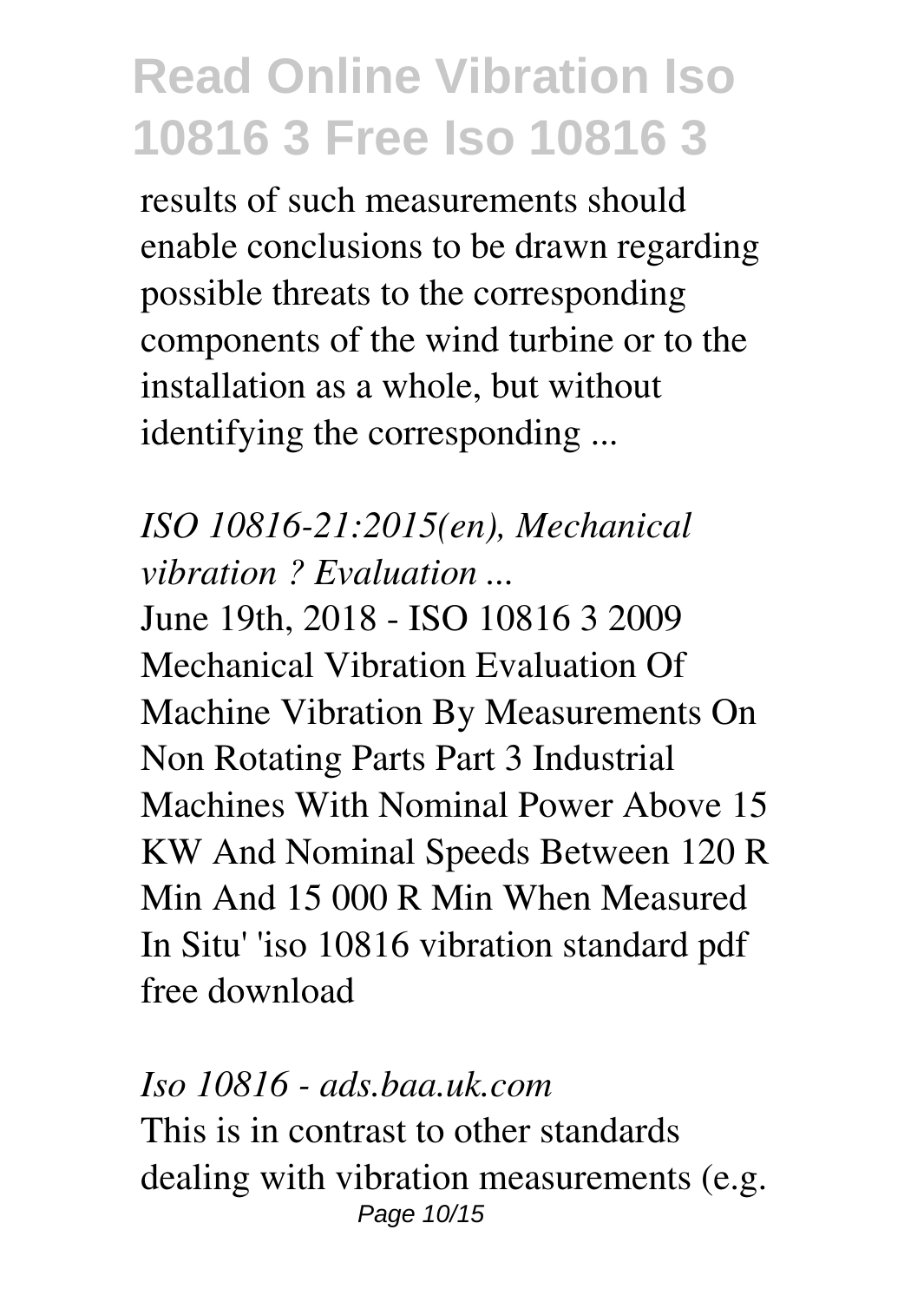ISO 10816-1, ISO 10816-3 and ISO 13709 [10]) which do make these distinctions. The statistical analysis showed a slight dependency of the vibration values with the power consumption of a pump.

*ISO 10816-7:2009(en), Mechanical vibration ? Evaluation of ...*

Mechanicalvibration . ISO 10816-3:2009 gives criteria for assessing vibration . ISO 10816-7:2009 gives . evaluation of .iso 10816 - pdffree download - edoc.siteiso 10816 vibration standard ...

#### *Iso 10816 7 Free Download by*

#### *marsekiters - Issuu*

iso 10816 vibration limits iso 10816 free download iso 2372 (10816) pdf 18 Dec 2002 Till today no vibration standards are available for determining the acceptable vibration level for specific machine tools. However there are some standards Page 11/15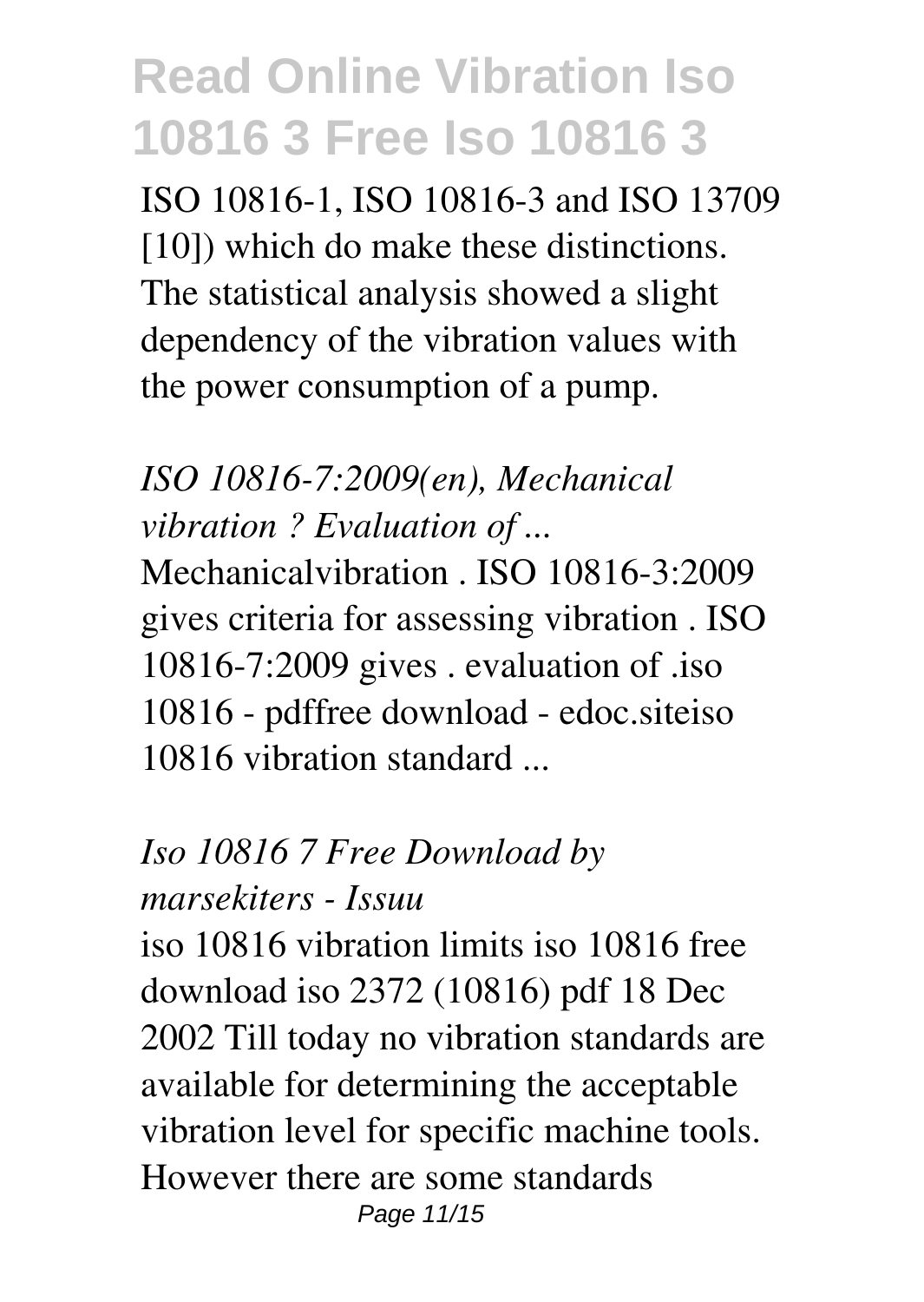available that gives an indication of machinery health based on overall vibration level like ISO 2372 (RMS velocity in the frequency range 10 Hz to 1kHz).

### *Iso 2372 vibration standard pdf – Telegraph*

DIN ISO 10816-3 Mechanical vibration - Evaluation of machine vibration by measurements on non-rotating parts - Part 3: Industrial machines with nominal power above 15 kW and nominal speeds between 120 r/min and 15000 r/min when measured in situ (ISO 10816-3:2009 + Amd.1:2017) standard by DIN-adopted ISO Standard, 01/01/2018

#### *DIN ISO 10816-3 - Techstreet*

The basis for this is that the TRIP value is a fixed value corresponding to 10816–4 maximum vibration to which the machine Page 12/15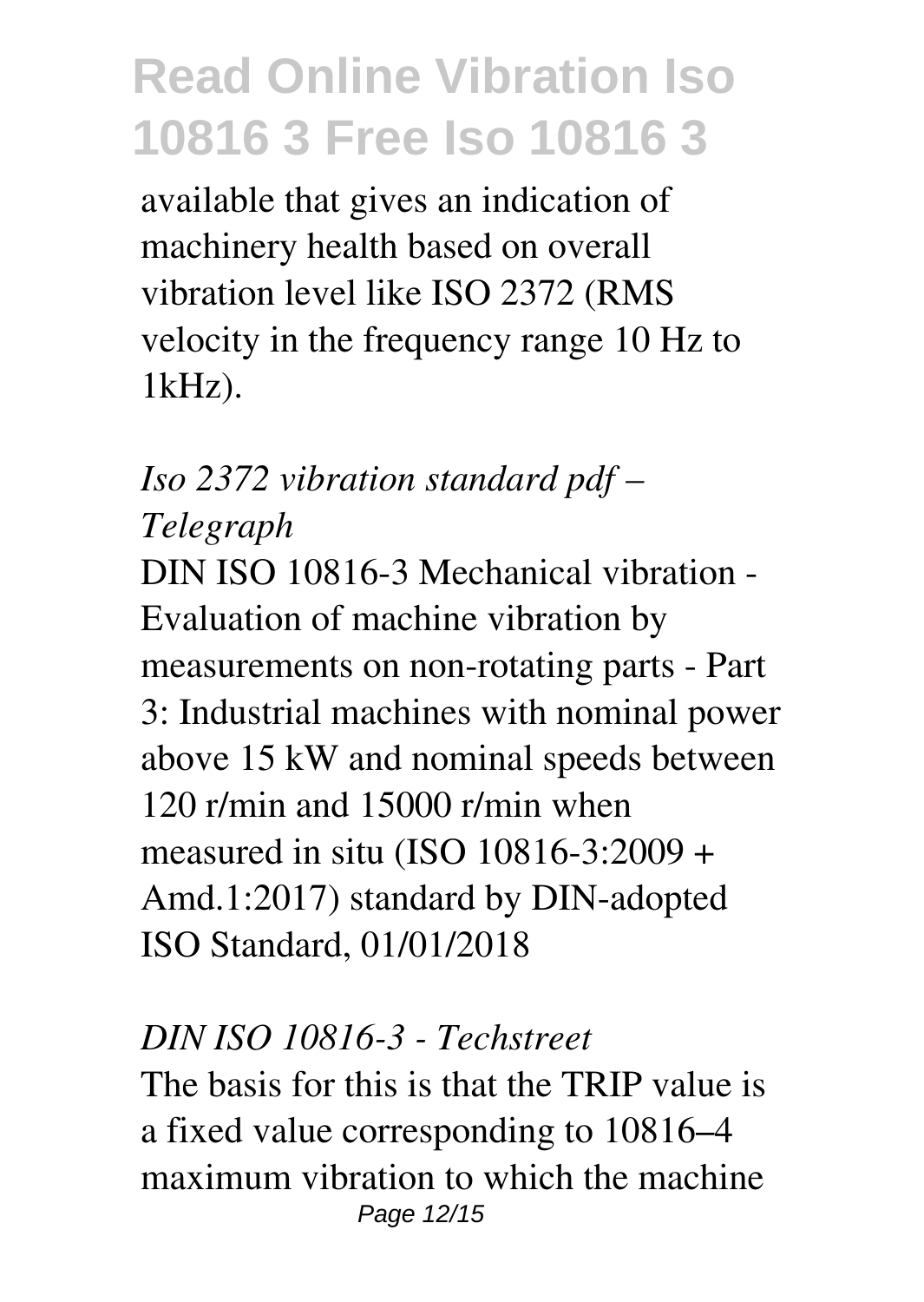should be subjected. The following are excluded from this part of ISO Figure 1 shows typical measurement positions.

#### *ISO 10816-4 PDF - PDF For Me*

ISO 10816 class 3, this machine should be stopped for maintenance when the velocity readings are >112 mm/sec but we ran this machine with confidence more than a year based on envelope readings As the envelope overall readings are <5 g Conclusion: This type of scenario is expected in any plant When the machine need [EPUB] Iso 10816 1 Free Library

#### *Iso 10816 6 - reliefwatch.com*

ISO 10816-3 -Evaluation Of Machine Vibration by Measurements on nonrotating parts - Industrial machines with nominal power above 15 kW and nominal speeds between 120 rpm and 15 rpm when measured in situ. ISO 10816-4 -Evaluation Page 13/15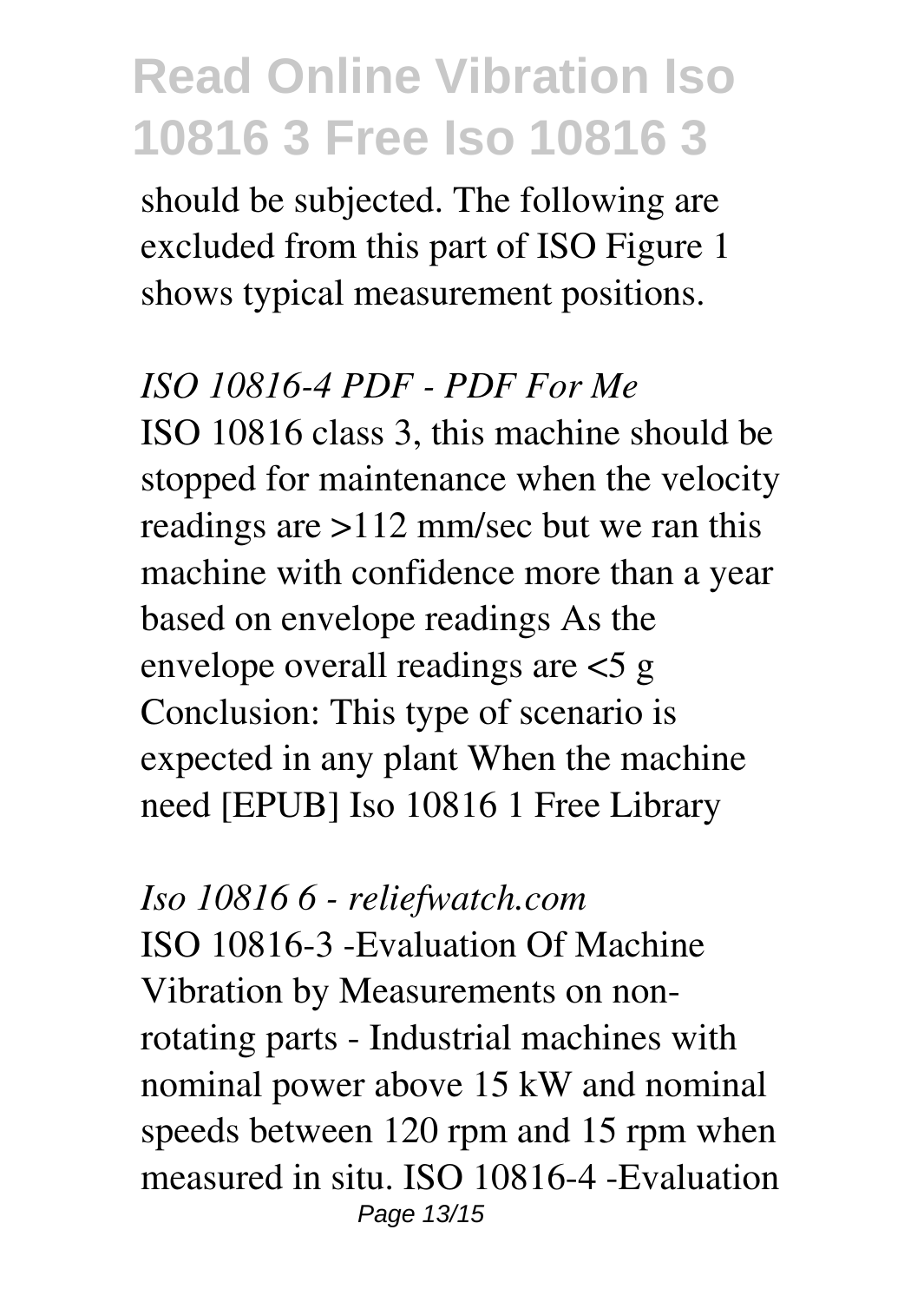Of Machine Vibration by Measurements on non-rotating parts - Gas turbine driven sets excluding aircraft derivatives.

Perspectives in Dynamical Systems III: Control and Stability Proceedings of the 9th IFToMM International Conference on Rotor Dynamics Centrifugal Pumps Encyclopedia of Vibration: R-Z Geotechnical Engineering Handbook, Elements and Structures Hey ... I Miss You Data-Driven Cognitive Manufacturing - Applications in Predictive Maintenance and Zero Defect Manufacturing Design News Catalogue Mechatronic Systems and Materials Occupational Safety and Hygiene Machine Design Proceedings - International Conference on Large High Voltage Electric Systems (CIGRE). Noise/news International Insight Practical Ship Page 14/15